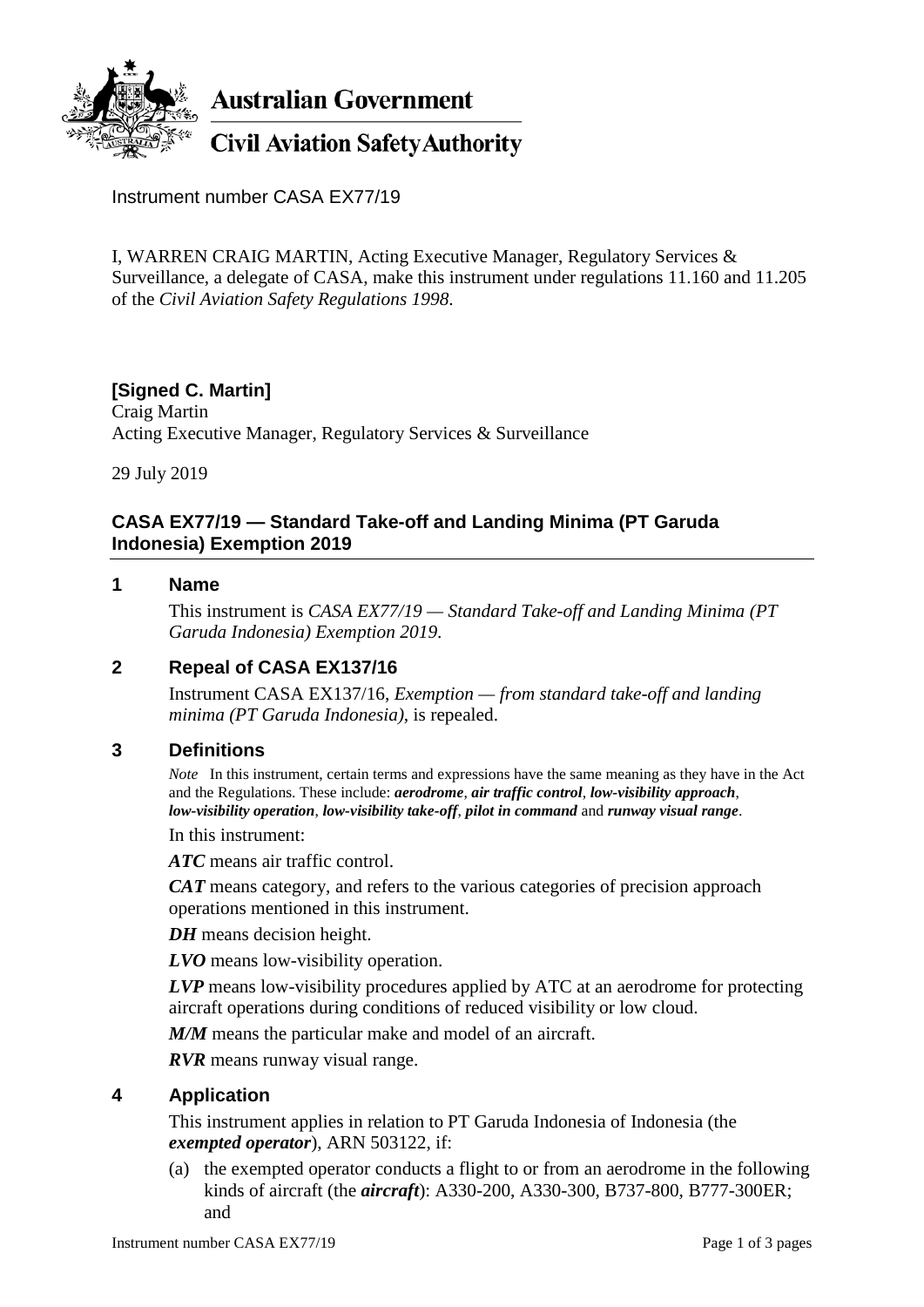(b) ATC at the aerodrome has informed the pilot in command of the aircraft that LVP are in force.

# **5 Exemptions**

- (1) The exempted operator is exempt from compliance with subregulations 257 (3) and (4) of CAR in relation to the flight.
- (2) The pilot in command of the aircraft is exempt from compliance with subregulations 257 (3) and (4) of CAR in relation to the flight.

# **6 Conditions**

- (1) It is a condition of the exemption in subsection 5 (1) that the exempted operator ensures compliance with the requirements mentioned in subsection (3).
- (2) It is a condition of the exemption in subsection 5 (2) that the pilot in command of the aircraft ensures compliance with the requirements mentioned in subsection (3).
- (3) The requirements are:
	- (a) the aircraft must comply with the meteorological minima for LVO and associated requirements set out in Schedule 1; and
	- (b) the requirements for LVO mentioned in Schedule 2.

# **7 Repeal of this instrument**

This instrument is repealed at the end of 30 June 2022.

# **Schedule 1 Operating minima for LVO**

### **Low-visibility take-off minimum**

1 An aircraft of a kind mentioned in column 1 of Table 1 must not conduct a low-visibility take-off from the aerodrome if the reported RVR for the take-off is less than the meteorological minimum mentioned in column 2 of the Table.

#### **Table 1: Low-visibility take-off minimum**

| <b>Aircraft M/M</b>                                | <b>Meteorological minimum</b>   |
|----------------------------------------------------|---------------------------------|
| $\alpha$ (column 1)                                | $\left(\text{column } 2\right)$ |
| A330-200, A330-300, B737-800,<br><b>B777-300ER</b> | $150 \text{ m}$                 |

#### **Low-visibility approach minima**

- 2 An aircraft of a kind mentioned in column 1 of Table 2, when conducting a low-visibility approach operation mentioned in column 2 of the Table for the purpose of landing the aircraft:
	- (a) has the RVR meteorological minimum mentioned in column 3 of the Table for the low-visibility approach operation; and
	- (b) must apply the DH mentioned in column 4 of the Table for the low-visibility approach operation.